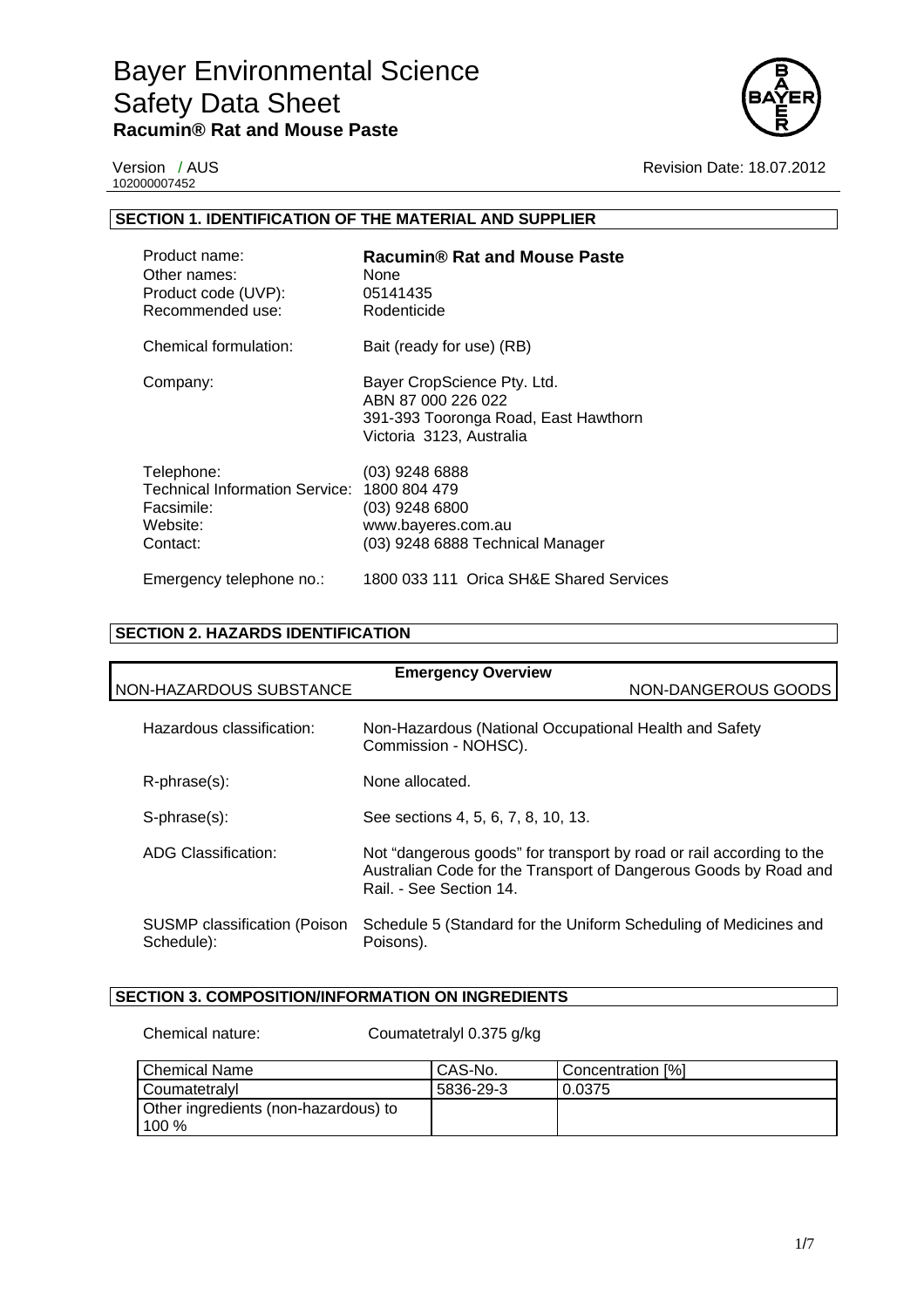

102000007452

Version / AUS Revision Date: 18.07.2012

## **SECTION 4. FIRST AID MEASURES**

**If poisoning occurs, immediately contact a doctor or Poisons Information Centre (telephone 13 11 26), and follow the advice given. Show this Safety Data Sheet to the doctor.** 

#### **Skin contact**

Wash off thoroughly with plenty of soap and water, if available with polyethyleneglycol 400, subsequently rinse with water. If symptoms persist, call a physician.

#### **Eye contact**

Rinse immediately with plenty of water, also under the eyelids, for at least 15 minutes. Remove contact lenses, if present, after the first 5 minutes, then continue rinsing eye. Get medical attention if irritation develops and persists.

#### **Ingestion**

Do NOT induce vomiting. Rinse mouth. Call a physician or poison control center immediately.

#### **Notes to physician**

#### **Symptoms**

State of shock, nose bleeding, bloody vomiting, abdominal pain, back pain.

#### **Treatment**

Treat symptomatically.

Antidote: Vitamin K<sub>1</sub>. Cases of severe poisoning may require the usual measures like application of blood products or transfusions.

In case of ingestion gastric lavage should be considered in cases of significant ingestions only within the first 2 hours. However, the application of activated charcoal and sodium sulphate is always advisable.

### **SECTION 5. FIRE FIGHTING MEASURES**

#### **Suitable extinguishing media**

Use water spray, alcohol-resistant foam, dry chemical or carbon dioxide.

# **Extinguishing media which should not be used for safety reasons**

High volume water jet.

### **Hazards from combustion products**

Dangerous gases are evolved in the event of a fire.

# **Precautions for fire-fighting**

In the event of fire, wear self-contained breathing apparatus. In the event of fire and/or explosion do not breathe fumes. Contain the spread of the fire-fighting media. Do not allow run-off from fire-fighting to enter drains or water courses.

# **SECTION 6. ACCIDENTAL RELEASE MEASURES**

## **Personal precautions**

Avoid contact with spilled product or contaminated surfaces. Use personal protective equipment.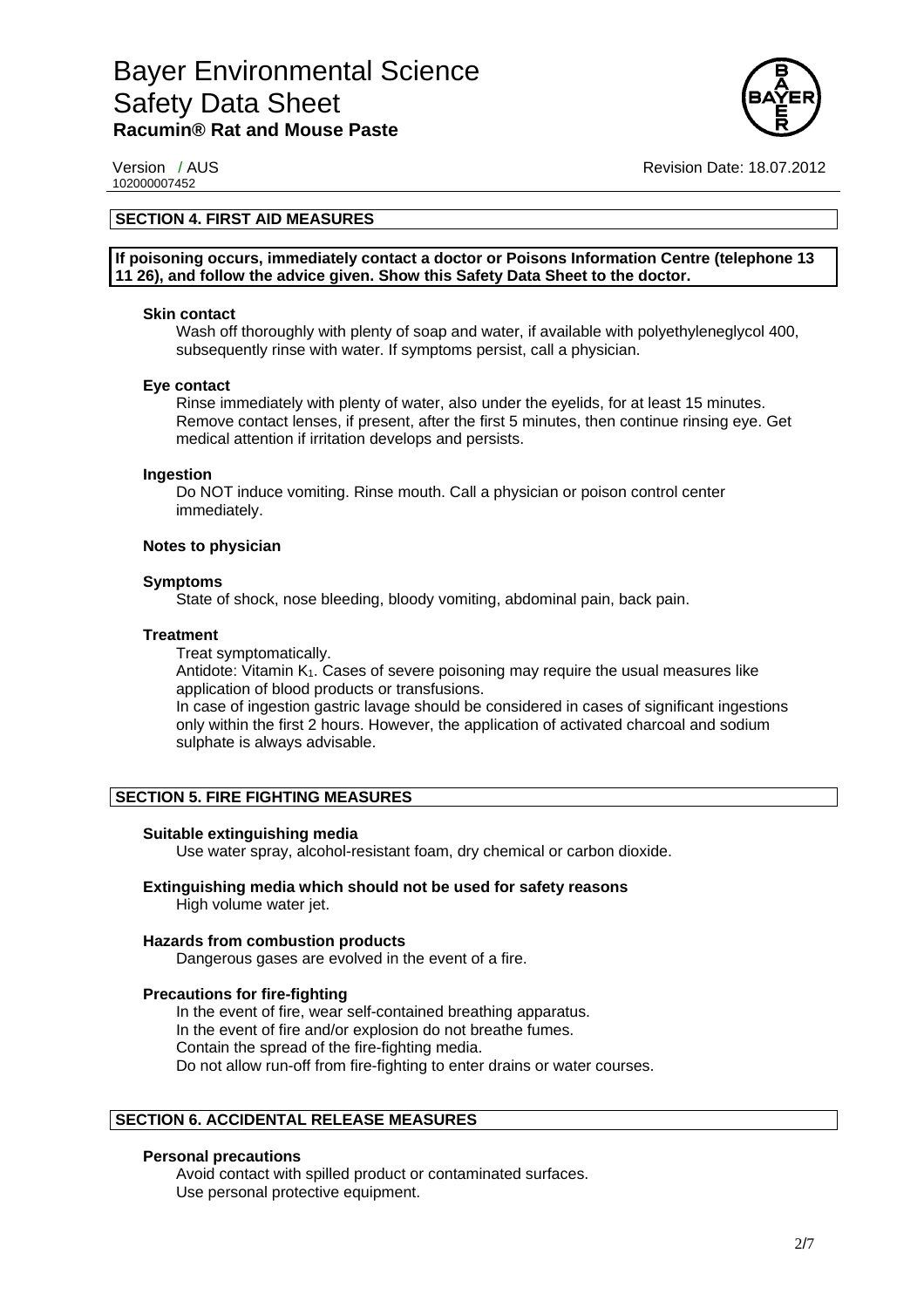

102000007452

Version / AUS **Revision Date: 18.07.2012** 

### **Environmental precautions**

Do not allow to get into surface water, drains and ground water.

#### **Methods for cleaning up**

Use mechanical handling equipment. Clean contaminated floors and objects thoroughly, observing environmental regulations. Keep in suitable, closed containers for disposal.

#### **Additional advice**

Information regarding safe handling, see section 7. Information regarding personal protective equipment, see section 8. Information regarding waste disposal, see section 13.

### **SECTION 7. HANDLING AND STORAGE**

#### **Handling**

Hygiene measures:

Avoid contact with skin, eyes and clothing.

Keep working clothes separately.

Wash hands before breaks and immediately after handling the product.

Remove soiled clothing immediately and clean thoroughly before using again.

Garments that cannot be cleaned must be destroyed (burnt).

#### **Storage**

Requirements for storage areas and containers:

Keep containers tightly closed in a dry, cool and well-ventilated place. Store in original container. Store in a place accessible by authorized persons only.

Advice on common storage: Keep away from food, drink and animal feedingstuffs.

### **SECTION 8. EXPOSURE CONTROLS / PERSONAL PROTECTION**

#### **Components with workplace control parameters**

| Components    | CAS-No.   | Control parameters     | Update | Basis   |
|---------------|-----------|------------------------|--------|---------|
| Coumatetralvl | 5836-29-3 | 0.01 mg/m <sup>3</sup> |        | OES BCS |
|               |           | 'TWA)                  |        |         |

For further details on the Occupational Exposure Standards, see Section 16.

#### **Personal protective equipment - End user**

General advice: Prior to use; please read the product label for safe use.

Hand protection The use of rubber gloves is recommended as good practice.

#### **Engineering controls**

Advice on safe handling:

No specific precautions required when handling unopened packs/containers; follow relevant manual handling advice.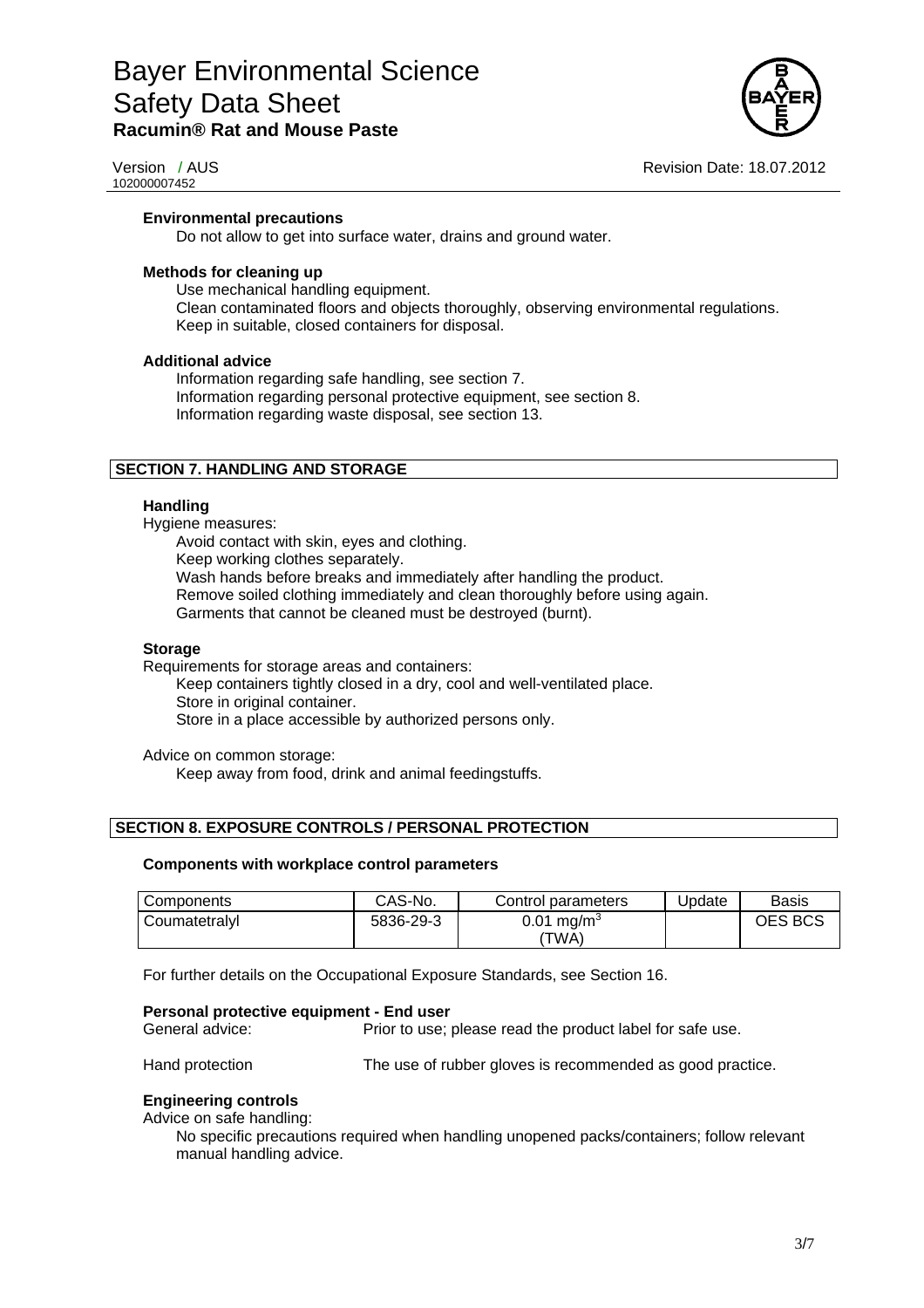

102000007452

Version / AUS **Revision Date: 18.07.2012** 

| <b>SECTION 9. PHYSICAL AND CHEMICAL PROPERTIES</b> |                                                       |
|----------------------------------------------------|-------------------------------------------------------|
| Appearance<br>Form:<br>Colour:<br>Odour:           | Pasty to solid<br><b>Blue</b><br>Weak, characteristic |
| Safety data<br>pH:                                 | No data available                                     |
| Melting point/range:                               | > 200 °C                                              |
| Flash point:                                       | No data available                                     |
| Flammability (solid, gas):                         | The product is not highly flammable.                  |
| Ignition temperature:                              | 425 °C                                                |
| Autoignition temperature:                          | ca. 207 °C                                            |
| Upper explosion limit:                             | No data available                                     |
| Lower explosion limit:                             | No data available                                     |
| Vapour pressure:                                   | No data available                                     |
| Relative vapour density:                           | No data available                                     |
| Density:                                           | ca. 1.19 g/cm <sup>3</sup> at 20 °C                   |
| Water solubility:                                  | Not dispersible                                       |
| Partition coefficient: n-<br>octanol/water         | No data available                                     |
| Impact Sensitivity:                                | Not impact-sensitive                                  |
| Combustion number:                                 | CN3 Local combustion without spreading at 20 °C       |
| Oxidizing properties:                              | No oxidizing properties                               |
| Explosivity:                                       | Not explosive                                         |

# **SECTION 10. STABILITY AND REACTIVITY**

| Chemical stability:    | Stable under recommended storage conditions.                                            |
|------------------------|-----------------------------------------------------------------------------------------|
| Thermal decomposition: | From 110 $^{\circ}$ C.                                                                  |
| Hazardous reactions:   | No hazardous reactions when stored and handled according to<br>prescribed instructions. |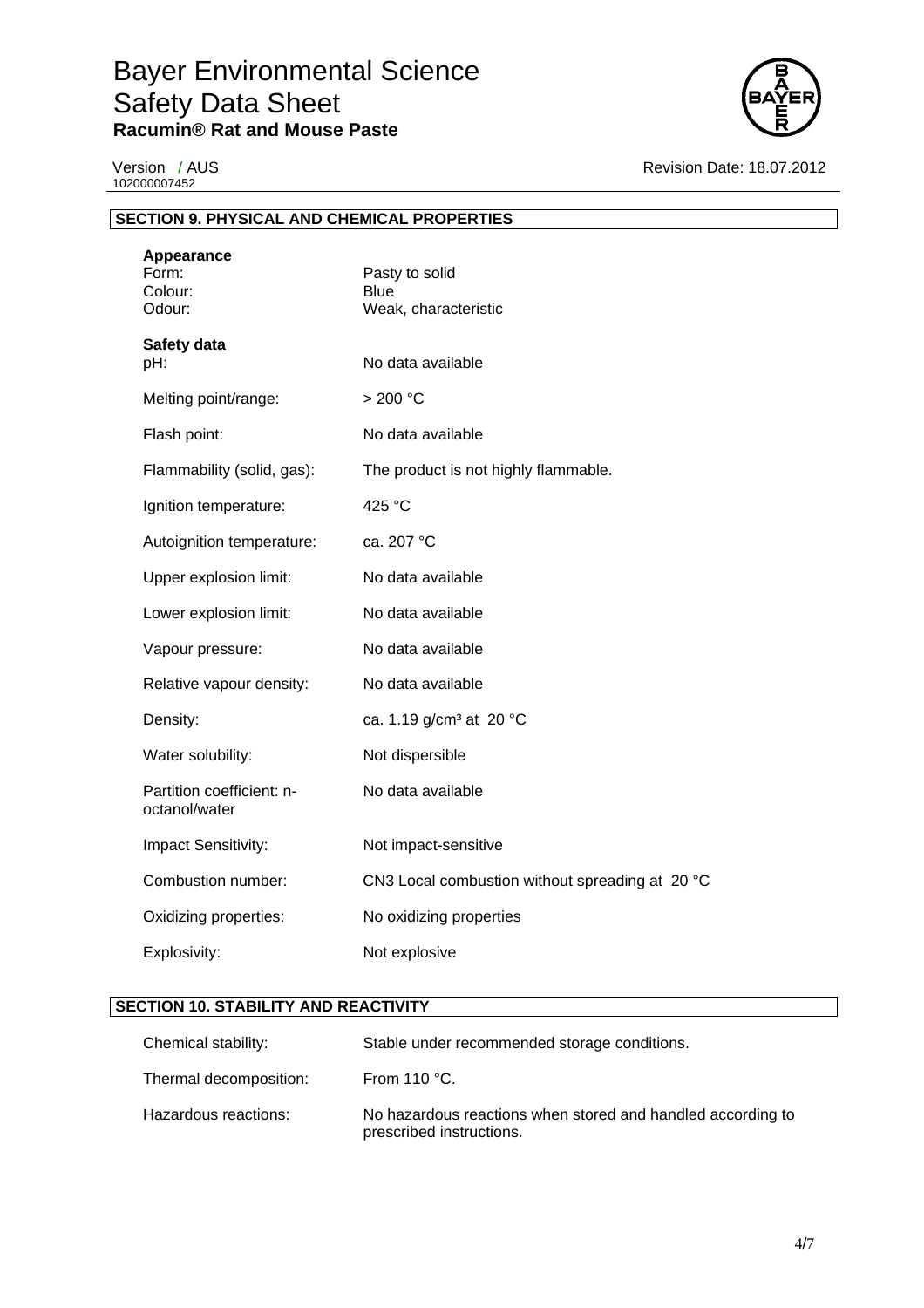

102000007452

Version / AUS **Version / AUS** Revision Date: 18.07.2012

| <b>SECTION 11. TOXICOLOGICAL INFORMATION</b>           |                                                                                                                                                |
|--------------------------------------------------------|------------------------------------------------------------------------------------------------------------------------------------------------|
| <b>Potential health effects</b><br>Ingestion:          | Harmful if swallowed.                                                                                                                          |
| Inhalation:                                            | Inhalation of the paste formulation is unlikely.                                                                                               |
| <b>Animal toxicity studies</b><br>Acute oral toxicity: | $LD_{50}$ (rat) 1,000 mg/kg                                                                                                                    |
| Acute dermal toxicity:                                 | $LD_{50}$ (rat) > 4,000 mg/kg                                                                                                                  |
| Skin irritation:                                       | No skin irritation (rabbit).                                                                                                                   |
| Eye irritation:                                        | No eye irritation (rabbit).                                                                                                                    |
| Sensitisation:                                         | Non-sensitizing (mouse).<br>OECD Test Guideline 429, local lymph node assay (LLNA)                                                             |
| <b>Assessment mutagenicity</b>                         | Coumatetralyl was not mutagenic or genotoxic in a battery of in vitro and in vivo tests.                                                       |
| <b>Assessment carcinogenicity</b>                      | Coumatetralyl is not considered carcinogenic.                                                                                                  |
| Assessment toxicity to reproduction                    | Coumatetralyl is not considered a reproductive toxicant at non-maternally toxic dose levels.                                                   |
| <b>Assessment developmental toxicity</b>               | Coumatetralyl did not cause developmental toxicity in rats and rabbits.                                                                        |
| <b>Chronic toxicity</b>                                | Because of antivitamin K properties of the active ingredient, absorption can inhibit blood<br>coagulation and cause haemorrhagic syndrome.     |
| <b>SECTION 12. ECOLOGICAL INFORMATION</b>              |                                                                                                                                                |
| <b>Ecotoxicity effects</b>                             |                                                                                                                                                |
| Toxicity to fish:                                      | LC <sub>50</sub> (Rainbow trout (Oncorhynchus mykiss)) 53 mg/L<br>Exposure time: 96 h<br>The value mentioned relates to the active ingredient. |

| Toxicity to aquatic<br>invertebrates: | $EC_{50}$ (Water flea (Daphnia magna)) > 14 mg/L<br>Exposure time: 48 h<br>The value mentioned relates to the active ingredient.          |
|---------------------------------------|-------------------------------------------------------------------------------------------------------------------------------------------|
| Toxicity to aquatic plants:           | $IC_{50}$ (Desmodesmus subspicatus) > 18 mg/L<br>Growth rate Exposure time: 96 h<br>The value mentioned relates to the active ingredient. |

# **SECTION 13. DISPOSAL CONSIDERATIONS**

Shake empty container onto baiting site. Do not dispose of undiluted chemicals on-site. Break, crush or puncture and bury empty containers in a local authority landfill. If not available, bury the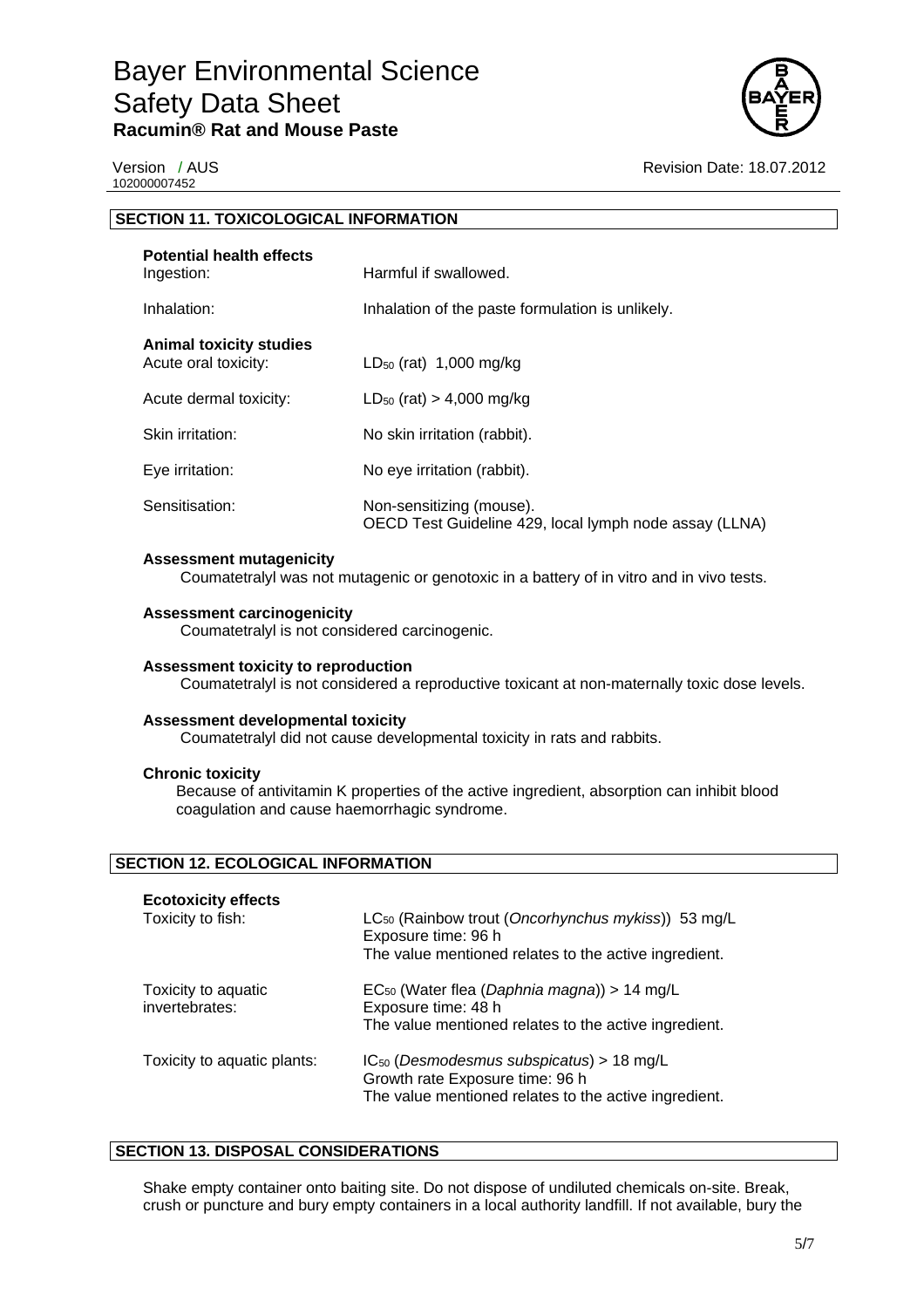

containers below 500 mm in a disposal pit specifically marked and set up for this purpose clear of waterways, vegetation and roots.

# **SECTION 14. TRANSPORT INFORMATION**

According to national and international transport regulations not classified as dangerous goods.

# **SECTION 15. REGULATORY INFORMATION**

Registered according to the Agricultural and Veterinary Chemicals Code Act 1994

Australian Pesticides and Veterinary Medicines Authority approval number: 51508.

See also Section 2.

# **SECTION 16. OTHER INFORMATION**

#### **Trademark information**

Racumin® is registered trademark of the Bayer Group.

This SDS summarises our best knowledge of the health and safety hazard information of the product and how to safely handle and use the product in the workplace. Each user should read this SDS and consider the information in the context of how the product will be handled and used in the workplace including in conjunction with other products.

If clarification or further information is needed to ensure that an appropriate risk assessment can be made, the user should contact this company.

Our responsibility for products sold is subject to our standard terms and conditions, a copy of which is sent to our customers and is also available on request.

# **Further details on the Occupational Exposure Standards mentioned in Section 8:**

CEILING: Ceiling Limit Value

OES BCS: Internal Bayer CropScience "Occupational Exposure Standard"

- PEAK: Exposure Standard Peak means a maximum or peak airborne concentration of a particular substance determined over the shortest analytically practicable period of time which does not exceed 15 minutes.
- STEL: Exposure standard short term exposure limit (STEL): A 15 minute TWA exposure which should not be exceeded at any time during a working day even if the eight-hour TWA average is within the TWA exposure standard. Exposures at the STEL should not be longer than 15 minutes and should not be repeated more than four times per day. There should be at least 60 minutes between successive exposures at the STEL.

SKIN DES: Skin notation: Absorption through the skin may be a significant source of exposure.

TWA: Exposure standard - time-weighted average (TWA): The average airborne concentration of a particular substance when calculated over a normal eight-hour working day, for a fiveday working week.

Changes since the last version are highlighted in the margin. This version replaces all previous versions.